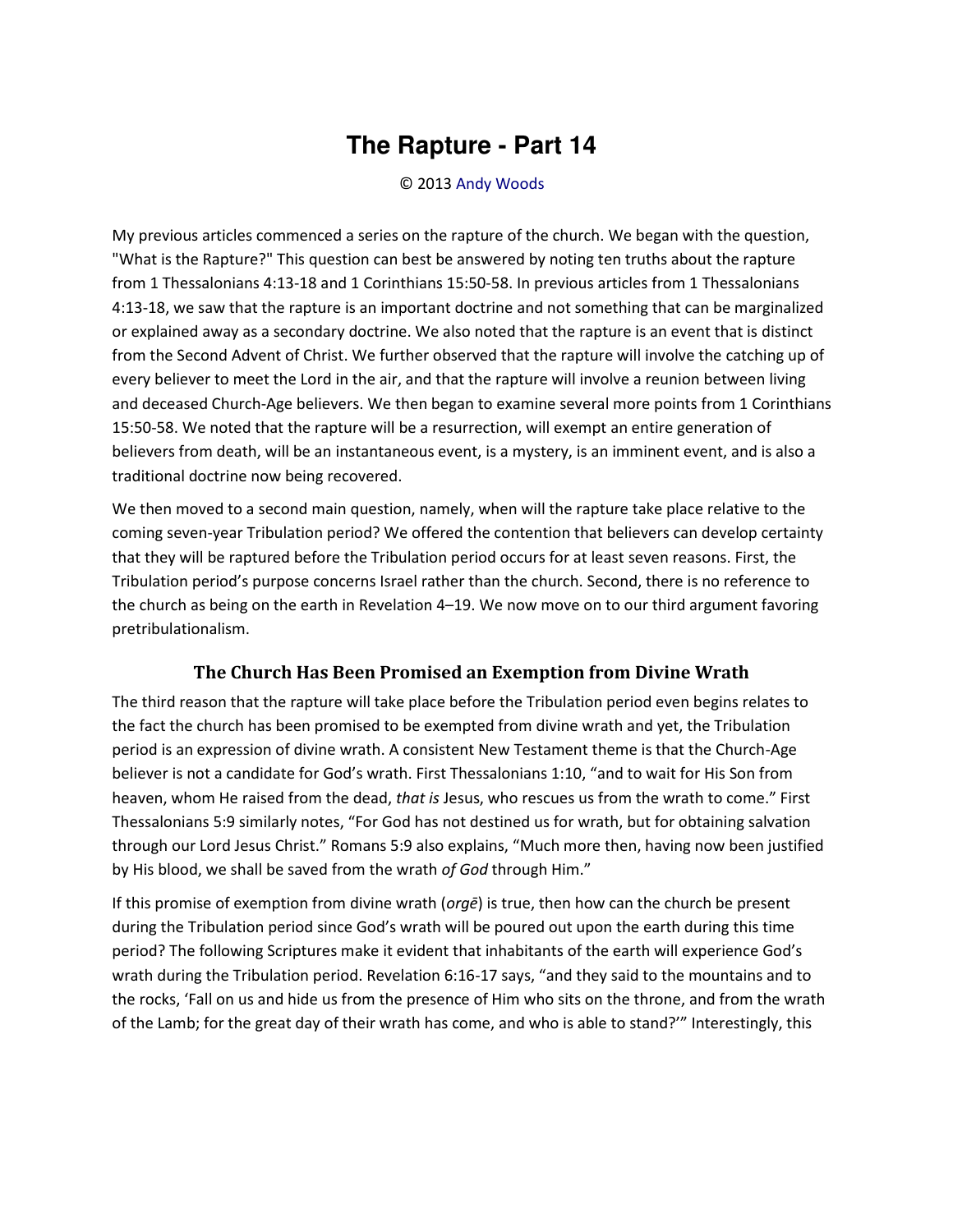verse looks backward upon all of the prior seal judgments and categorizes them as divine wrath. These seal judgments are manifested early on in the Tribulation period. Thomas explains:

The verb elethen ("has come") is aorist indicative, referring to a previous arrival of wrath, not something that is about to take place. Men see the arrival of this day at least as early as the cosmic upheavals that characterize the sixth seal (6:12-14), but upon reflection they probably recognize that it was already in effect with the death of onefourth of the population (6:7-8), the worldwide famine (6:5-6), and the global warfare (6:3-4). The rapid sequence of all of these events could not escape notice, but the light of their true explanation does not dawn upon human consciousness until the severe phenomena of the sixth seal arrive.<sup>1</sup>

Thus, the wrath of God is a phenomenon that appears at the earliest part of the Tribulation period.

Revelation 11:18 describes the future Tribulation as a period of divine wrath when it says, "And the nations were enraged, and Your wrath came, and the time came for the dead to be judged, and the time to reward Your bond-servants the prophets and the saints and those who fear Your name, the small and the great, and to destroy those who destroy the earth." Revelation 15:1 similarly notes, "Then I saw another sign in heaven, great and marvelous, seven angels who had seven plagues, which are the last, because in them the wrath of God is finished." Along these same lines, Revelation 15:7 says, "Then one of the four living creatures gave to the seven angels seven golden bowls full of the wrath of God, who lives forever and ever." Moreover, Revelation 16:1 indicates, "Then I heard a loud voice from the temple, saying to the seven angels, 'Go and pour out on the earth the seven bowls of the wrath of God."" Revelation 16:19 notes, "The great city was split into three parts, and the cities of the nations fell. Babylon the great was remembered before God, to give her the cup of the wine of His fierce wrath." All of these verses indicate that divine wrath will characterize the entirety of the coming Tribulation period.

If the church is promised an exemption from divine wrath and the Tribulation period represents, from beginning to end, an expression of divine wrath upon the earth-dwellers, then it is quite plain that the church cannot be on the earth for any part of this horrific time period. It is perhaps for this reason primarily that Christ in Revelation 3:10 makes the following promise to the church at Philadelphia: "Because you have kept the word of My perseverance, I also will keep you from the hour of testing, that hour which is about to come upon the whole world, to test those who dwell on the earth." It is noteworthy that the Greek preposition translated "from" in this verse is the word ek, which "carries the meaning separation from something."<sup>2</sup> For example, this is the same preposition translated "out of" in Matthew 7:5, which says, "You hypocrite, first take the log out of your own eye, and then you will see clearly to take the speck out of your brother's eye" (italics added). Thus, by the use of this

<sup>&</sup>lt;sup>1</sup> Robert L. Thomas, Revelation 1-7: An Exegetical Commentary, ed. Kenneth Barker (Chicago: Moody, 1992), 457-58.

 $2$  Ron Rhodes, The End Times in Chronological Order: A Complete Overview to Understanding Bible Prophecy, vol. Eugene, OR (Harvest, 2012), 42.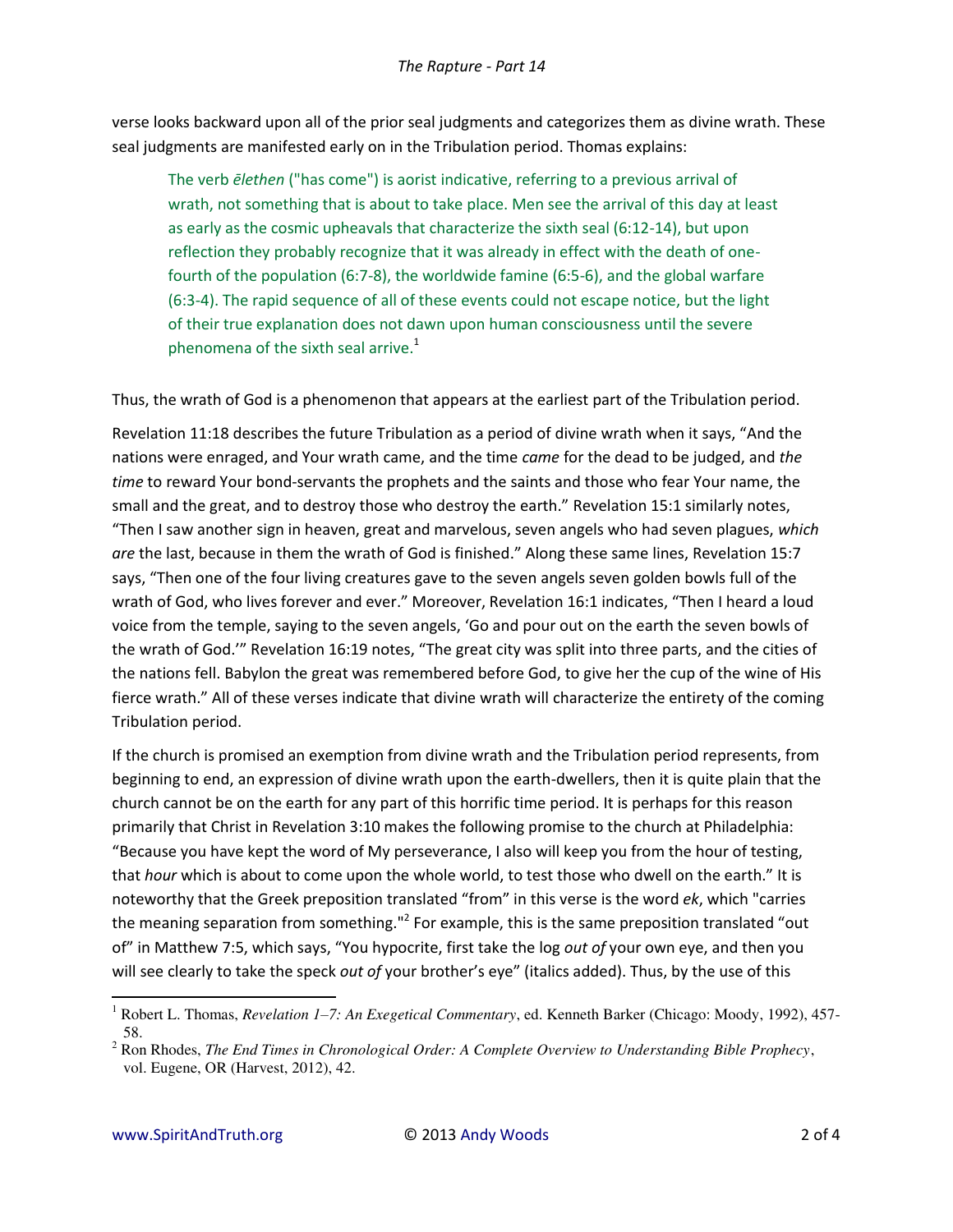identical preposition in Revelation 3:10, the idea is clearly conveyed is that the church at Philadelphia will be kept entirely out of the great Tribulation in the same way a log must be completely removed from someone's eye before he has the ability to completely remove the speck that is in his brother's eye.

In other words, *the idea here is total removal from rather than sustenance or protection in the midst of*. The notion that the promise of Revelation 3:10 is nothing more than preservation in the midst of the Tribulation fails to harmonize with what the remainder of the Book of Revelation teaches concerning the massive martyrdoms of this future time period (Rev. 6:9-11; 7:13-14; 13:10). How can Revelation 3:10 be interpreted as a promise of preservation in the midst of the Tribulation when so many of God's people are portrayed as experiencing a martyr's death at the hands of the beast?

Even if the premise is granted, as some maintain, that the wrath of God encompasses only a portion of the Tribulation period, the Church-Age believer still cannot experience any of this time period. Notice that in Revelation 3:10, Christ promises the believer not just an exemption from divine wrath, but rather a removal from the hour of testing itself. Rhodes explains:

The posttribulational view, expressed in the writings of George Eldon Ladd, Robert Gundry, and others, is the view that Christ will rapture the church after the tribulation period at the second coming of Christ. This means the church will go though the time of judgment prophesied in the book of Revelation, but believers will be kept from Satan's wrath during the tribulation (Revelation 3:10). Pretribulationalists (such as myself) respond, however, that Revelation 3:10 indicates that believers will be saved out of or separated from (Greek: ek) the actual time period of the tribulation. $3$ 

Many argue that this notion of an exemption from divine wrath represents nothing more than escapist theology. After all, if Christians throughout the world are suffering and have been suffering over the last two thousand years of church history, then why should we think that we will escape the coming Tribulation period? Some even go so far as to contend that the doctrine of pretribulationalism must be predominately an American-Christian doctrine since only in America have God's people been able to escape the persecution of Christianity that is so commonplace in other parts of the world. However, in a certain sense, the entire gospel message represents escapist theology since it teaches that those who place their trust in Christ are not candidates for experiencing eternal retribution. Thus, it is not too far afield to extend this basic Christian belief to believers also being exempted from divine wrath of the Tribulation period as well.

In another sense, pretribulationalism does not teach escapism since it conveys the notion that the believer remains a candidate for other forms of wrath besides divine wrath. For example, believers remain candidates for the ordinary trials of life (Jas. 1:2-4). In John 16:33, Jesus said, "In the world you have tribulation, but take courage; I have overcome the world." Moreover, believers are also not exempted from the wrath of man. This point is clarified in 2 Timothy 3:12, which says, "Indeed, all who desire to live godly in Christ Jesus will be persecuted." Nor is the

 $\overline{a}$ 

<sup>3</sup> Ibid., 50.